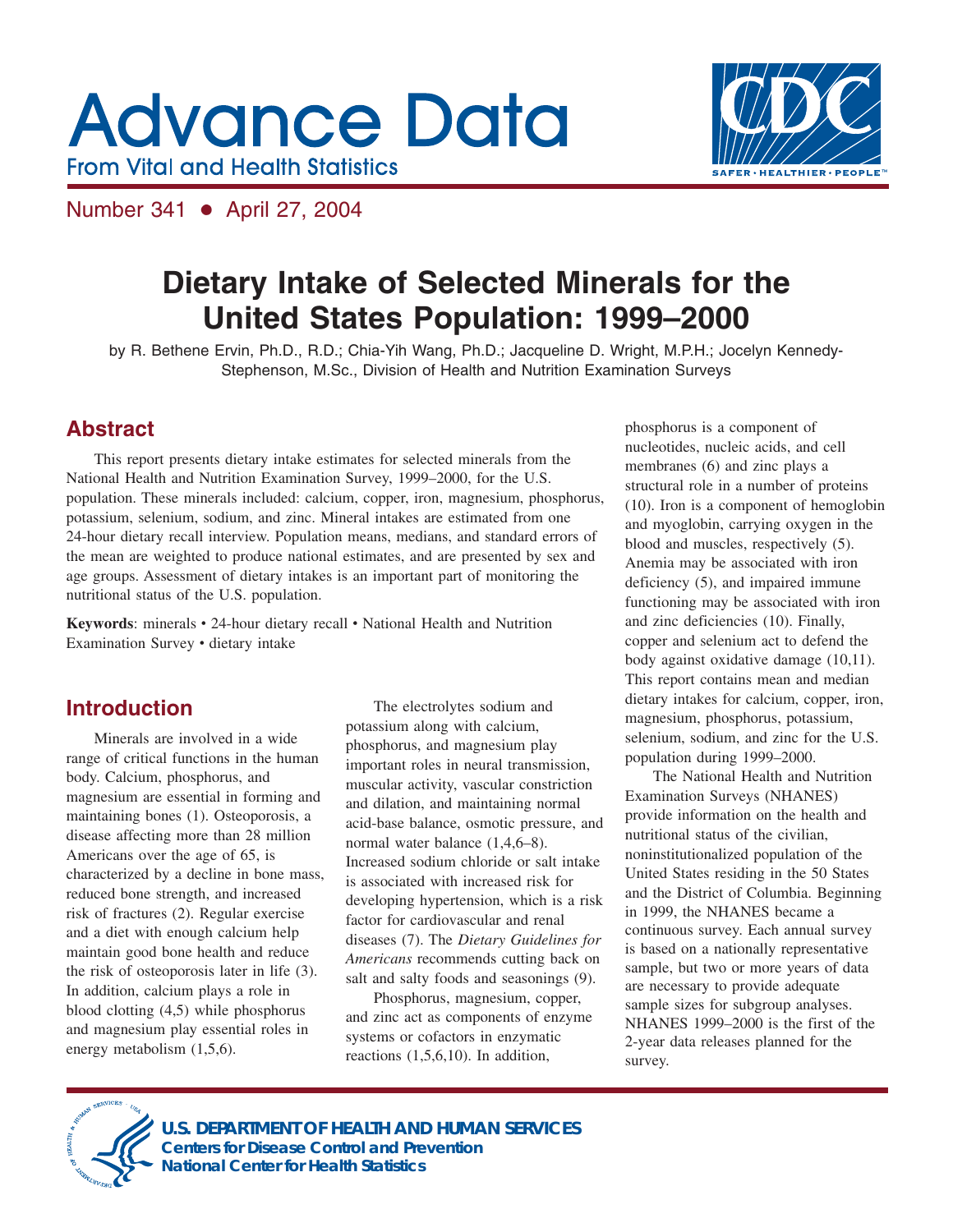#### **Methods**

#### **Data source**

The survey sample covered all ages, but the following subgroups were oversampled to allow for more precise estimates for these groups: adolescents 12–19 years of age, persons 60 years of age and over, Mexican Americans, black or African American persons, low income persons, and pregnant women. More information on the NHANES 1999–2000 survey design and data collection methods, as well as public-use microdata files, can be found at the NHANES website: http://

#### [www.cdc.gov](http://www.cdc.gov/nchs/nhanes.htm)/nchs/nhanes.htm.

A total of 12,160 persons were eligible for the survey in 1999–2000; nearly 76 percent (n=9,282) of these persons were examined in the mobile exam center. Nearly 93 percent (n=8,604) of the examined persons had complete and reliable dietary recall data and were included in the analyses for these tables. A 20-percent random subsample had their dietary recall interview conducted by telephone as part of a methodologic study to consider the feasibility of conducting the 24-hour recall interview over the telephone. While the means for the telephone recall were sometimes higher than those for the in-person recall, their impact on the estimates for the full sample were minor. Therefore, the estimates in these tables are computed for the full NHANES 1999–2000 sample. There were some extreme mineral intakes but these values were deemed plausible given the types and amounts of foods that the sample persons consumed. All values were included in the final analyses.

The estimates are based on one 24-hour dietary recall. Interviewers conducted the 24-hour recall using an automated data collection system developed by the survey contractor, Westat, Inc, for use in the NHANES 1999–2001. The intake information was coded to USDA's Survey Nutrient Database (versions 1994–96 and 1998) to produce the nutrient intake values.

#### **Statistical analysis**

Population means, medians, and standard errors of the means were weighted to produce national estimates and are reported by sex and age groups in the accompanying table. The sample weights incorporate the differential probabilities of selection and include adjustments for oversampling of certain populations, noncoverage, and nonresponse. Standard errors were estimated using SUDAAN by means of the ''delete 1 jackknife (JK1) method'' in contrast to the Taylor Series Linearization method that was used in previous NHANES to estimate standard errors (12,13). The age categories are those that were recommended in the NHANES 1999–2000 Analytic Guidelines and are based on the survey sample domains (12). The relative standard error (RSE) is the statistical criterion used to determine the reliability of the estimates and is calculated as the ratio of the standard error of the mean to the mean multiplied by 100. The larger the RSE, the less reliable the estimates are. A RSE greater than 25–30 percent is often recommended to define estimates that are not reliable (14). In these tables, all of the RSEs were less than 10 percent. Therefore, all of the estimates are considered to be statistically reliable.

#### **References**

- 1. Committee on Diet and Health. Food and Nutrition Board. National Research Council. Minerals. In: Diet and health: implications for reducing chronic disease risk. 347–66. Washington, DC: National Academy Press. 1989.
- 2. Layne JE, Nelson ME. Osteoporosis. In: Exercise, nutrition, and the older woman: wellness for women over fifty. (Singh, M.A.F., ed.). 371–94. Washington, DC: CRC Press. 2000.
- 3. U.S. Department of Health and Human Services. Healthy People 2010. 2nd edition. Objectives for Improving Health (Part B: Focus Areas 15–28). Vol. II. Objective 19–11. Washington, DC: U.S. Government Printing Office. 2000.
- 4. Krall, E. Calcium and vitamin D. In: Exercise, nutrition, and the older woman: wellness for women over fifty. (Singh, M.A.F., ed.). 173–181. Washington, DC: CRC Press. 2000.
- 5. Krause MV, Mahan LK. Minerals. In: Food, nutrition, and diet therapy, 7th edition. 144–80. Philadelphia, PA: W. B. Saunders Company. 1984.
- 6. Standing Committee on the Scientific Evaluation of Dietary Reference Intakes. Food and Nutrition Board. Institute of Medicine. Dietary reference intakes for calcium, phosphorus, magnesium, vitamin D, and fluoride. Washington, DC: National Academy Press. 1997.
- 7. Standing Committee on the Scientific Evaluation of Dietary Reference Intakes. Food and Nutrition Board. Institute of Medicine. Dietary reference intakes for water, potassium, sodium, chloride, and sulfate. Washington, DC: National Academy Press. 2004. [\(http://](http://www.nap.edu/catalog/10925.html) [www.nap.edu/catalog/10925.html.](http://www.nap.edu/catalog/10925.html) Accessed: February 20, 2004).
- 8. Krause MV, Mahan LK. Water and electrolytes. In: Food, nutrition, and diet therapy, 7th edition. 180–91. Philadelphia, PA: W. B. Saunders Company. 1984.
- 9. U.S. Department of Agriculture (USDA) and U.S. Department of Health and Human Services (HHS). Dietary Guidelines for Americans. 5th edition. USDA Home and Garden Bulletin No. 232. Washington, DC: U.S. Department of Agriculture. 2000.
- 10. Standing Committee on the Scientific Evaluation of Dietary Reference Intakes. Food and Nutrition Board. Institute of Medicine. Dietary Reference Intakes for Vitamin A, Vitamin K, Arsenic, Boron, Chromium, Copper, Iodine, Iron, Manganese, Molybdenum, Nickel, Silicon, Vanadium, and Zinc. Washington, DC: National Academy Press; 2001.
- 11. Standing Committee on the Scientific Evaluation of Dietary Reference Intakes. Food and Nutrition Board. Institute of Medicine. Selenium. In: Dietary Reference Intakes for Vitamin C, Vitamin E, Selenium, and Carotenoids. 284–324. Washington, DC: National Academy Press; 2000.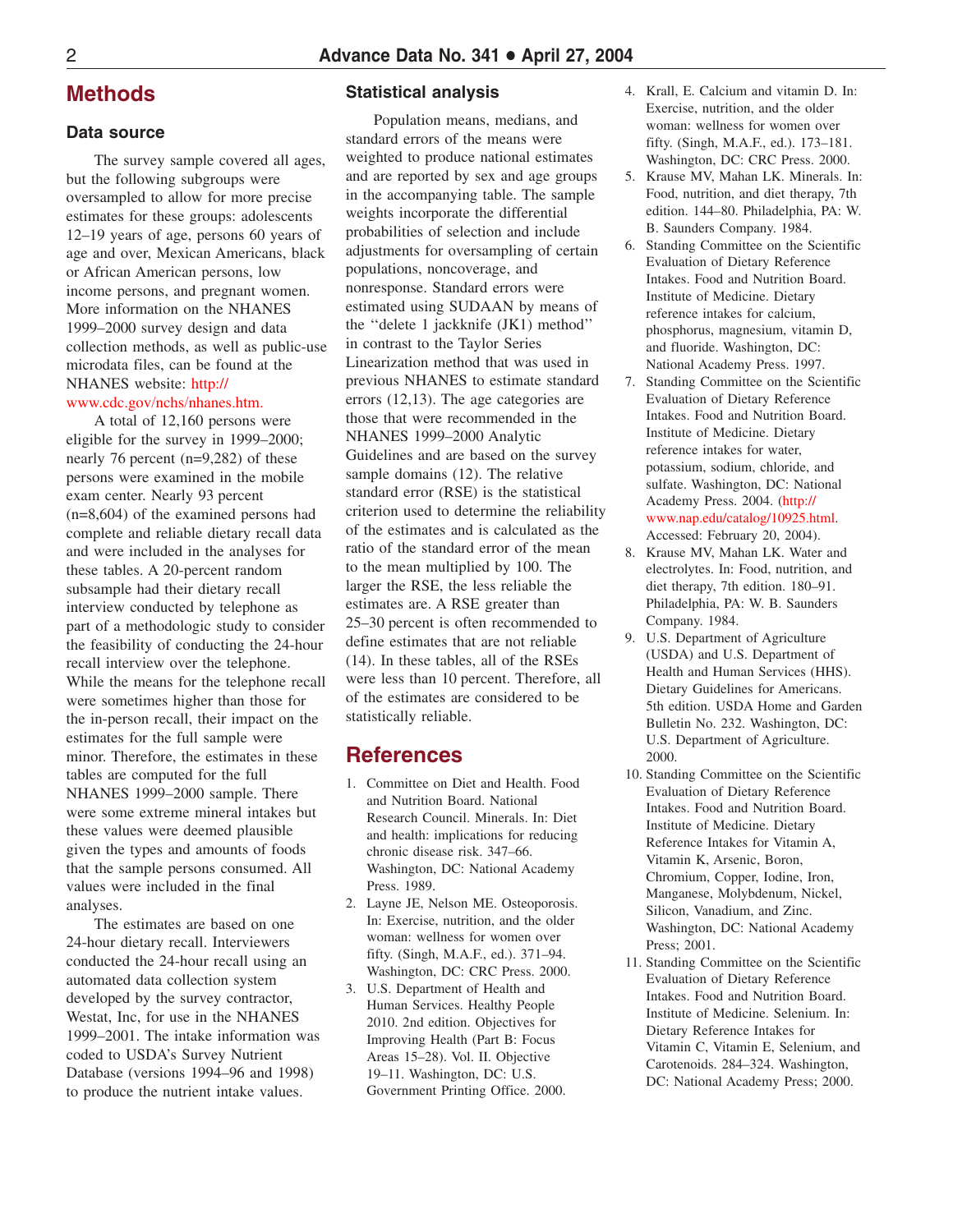- 12. U.S. Department of Health and Human Services. NHANES 1999– 2000 Addendum to the NHANES III Analytic Guidelines. August 30, 2002. Available at: http:// ww [w.cdc.gov/nchs/data/nhanes/](http://www.cdc.gov/nchs/data/nhanes/guidelines1.pdf) guidelines1.pdf .
- 13. Wolter , KM, Introduction to Variance Estimation, New York: Springer - Verlag, 1990.

14. U.S. Department of Health and Human Services. Analytic and Reporting Guidelines: The Third National Health and Nutrition Examination Survey , NHANES III (1988–94). In: NHANES III reference manuals and reports (CD-ROM). Hyattsville, MD: Centers for Disease Control and Prevention, 1996. Available at: http:// ww [w.cdc.gov/nchs/data/nhanes/](http://www.cdc.gov/nchs/data/nhanes/nhanes3/nh3gui.pdf) nhanes3/nh3gui.pdf .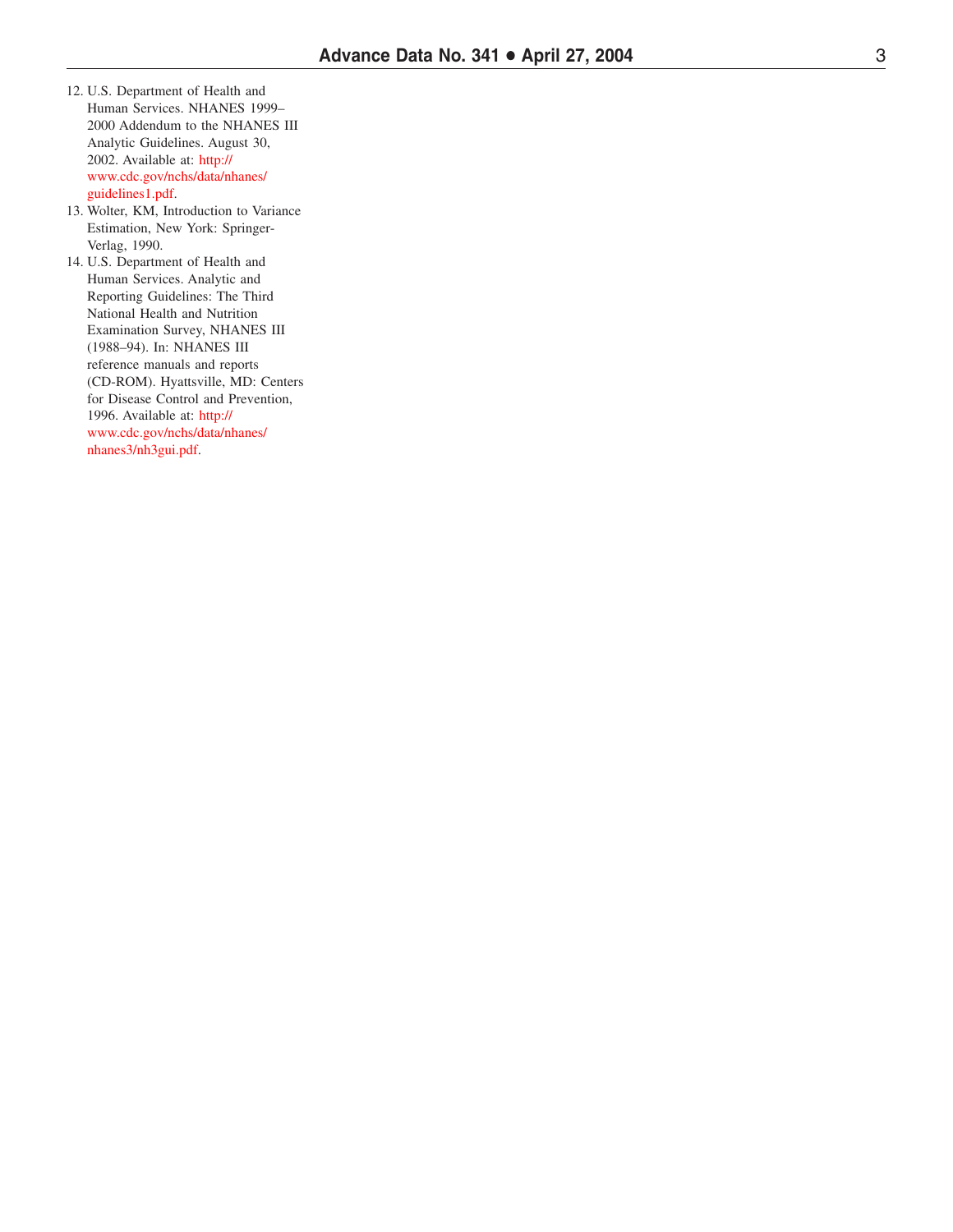#### **Table 1. Dietary intake of selected minerals by sex and age: United States, 1999–2000**

| Nutrient and age                      | Both sexes     |                |                                  |                |                |                | Male                             |                | Female         |                |                                  |                |
|---------------------------------------|----------------|----------------|----------------------------------|----------------|----------------|----------------|----------------------------------|----------------|----------------|----------------|----------------------------------|----------------|
|                                       | Sample<br>size | Mean           | Standard<br>error of<br>the mean | Median         | Sample<br>size | Mean           | Standard<br>error of<br>the mean | Median         | Sample<br>size | Mean           | Standard<br>error of<br>the mean | Median         |
| Calcium (mg)                          |                |                |                                  |                |                |                |                                  |                |                |                |                                  |                |
| All $ages1$                           | 8,604          | 863            | 12.0                             | 735            | 4,206          | 966            | 15.7                             | 832            | 4,398          | 765            | 16.7                             | 657            |
| Under 6 years <sup>1</sup> .          | 1,195          | 853            | 25.6                             | 768            | 628            | 916            | 35.3                             | 809            | 567            | 785            | 27.5                             | 708            |
| 6-11 years                            | 962            | 889            | 31.2                             | 821            | 494            | 915            | 45.5                             | 843            | 468            | 860            | 41.5                             | 812            |
| 12-19 years                           | 2,208          | 938            | 24.9                             | 787            | 1,105          | 1,081          | 31.9                             | 956            | 1,103          | 793            | 26.5                             | 661            |
| 20-39 years                           | 1,484          | 909            | 19.8                             | 762            | 635            | 1,025          | 36.7                             | 856            | 849            | 797            | 32.4                             | 684            |
| 40-59 years                           | 1,218          | 853            | 24.8                             | 720            | 577            | 969            | 36.5                             | 834            | 641            | 744            | 28.7                             | 621            |
| 60 years and over.                    | 1,537          | 721            | 18.4                             | 619            | 767            | 797            | 27.0                             | 716            | 770            | 660            | 21.3                             | 563            |
| Copper (mg)                           |                |                |                                  |                |                |                |                                  |                |                |                |                                  |                |
| All $ages1$                           | 8,604          | 1.2            | 0.02                             | 1.1            | 4,206          | 1.4            | 0.02                             | 1.2            | 4,398          | 1.1            | 0.02                             | 1.0            |
| Under 6 years <sup>1</sup> .          | 1,195          | 0.8            | 0.01                             | 0.7            | 628            | 0.8            | 0.02                             | 0.7            | 567            | 0.7            | 0.02                             | 0.7            |
| 6-11 years                            | 962            | 1.0            | 0.03                             | 0.9            | 494            | 1.0            | 0.05                             | 0.9            | 468            | 0.9            | 0.03                             | 0.8            |
| 12-19 years                           | 2,208          | 1.2            | 0.02                             | 1.0            | 1,105          | 1.3            | 0.04                             | 1.2            | 1,103          | 1.0            | 0.03                             | 0.9            |
| 20-39 years                           | 1,484          | 1.3            | 0.03                             | 1.2            | 635            | 1.6            | 0.05                             | 1.3            | 849            | 1.1            | 0.03                             | 1.0            |
| 40-59 years                           | 1,218          | 1.3            | 0.03                             | 1.2            | 577            | 1.5            | 0.05                             | 1.4            | 641            | 1.2            | 0.03                             | 1.1            |
| 60 years and over.                    | 1,537          | 1.2            | 0.03                             | 1.0            | 767            | 1.4            | 0.05                             | 1.2            | 770            | 1.1            | 0.05                             | 0.9            |
| Iron $(mg)$                           |                |                |                                  |                |                |                |                                  |                |                |                |                                  |                |
| All $aqes1$                           | 8,604          | 15.2           | 0.25                             | 13.0           | 4,206          | 17.2           | 0.30                             | 15.1           | 4,398          | 13.4           | 0.28                             | 11.4           |
| Under 6 years <sup>1</sup> .          | 1,195          | 12.9           | 0.37                             | 11.0           | 628            | 13.6           | 0.62                             | 12.2           | 567            | 12.1           | 0.41                             | 10.7           |
| 6-11 years                            | 962            | 14.4           | 0.44                             | 12.5           | 494            | 15.3           | 0.66                             | 13.1           | 468            | 13.3           | 0.50                             | 11.5           |
| 12-19 years                           | 2,208          | 15.9           | 0.48                             | 13.7           | 1,105          | 18.3           | 0.65                             | 16.4           | 1,103          | 13.4           | 0.44                             | 11.7           |
| 20-39 years                           | 1,484          | 15.8           | 0.32                             | 13.4           | 635            | 17.9           | 0.45                             | 15.7           | 849            | 13.7           | 0.47                             | 11.6           |
| 40-59 years                           | 1,218          | 15.5           | 0.45                             | 13.7           | 577            | 17.6           | 0.59                             | 15.9           | 641            | 13.6           | 0.50                             | 11.6           |
| 60 years and over.                    | 1,537          | 14.8           | 0.34                             | 12.2           | 767            | 17.3           | 0.66                             | 14.3           | 770            | 12.8           | 0.41                             | 10.8           |
| Magnesium (mg)                        |                |                |                                  |                |                |                |                                  |                |                |                |                                  |                |
| All $ages^1$                          | 8,604          | 271            | 3.4                              | 243            | 4,206          | 309            | 3.5                              | 283            | 4,398          | 235            | 4.4                              | 211            |
| Under 6 years <sup>1</sup> . $\ldots$ | 1,195          | 189            | 4.0                              | 178            | 628            | 201            | 6.7                              | 192            | 567            | 175            | 4.1                              | 169            |
| 6-11 years                            | 962            | 222            | 5.7                              | 205            | 494            | 233            | 8.9                              | 214            | 468            | 211            | 7.7                              | 192            |
| 12-19 years                           | 2,208          | 250            | 5.3                              | 217            | 1,105          | 284            | 8.2                              | 258            | 1,103          | 216            | 5.7                              | 193            |
| 20-39 years                           | 1,484          | 289            | 4.5                              | 257            | 635            | 337            | 7.0                              | 296            | 849            | 242            | 8.6                              | 215            |
| 40-59 years                           | 1,218<br>1,537 | 302<br>271     | 5.8<br>4.7                       | 281<br>251     | 577<br>767     | 349<br>316     | 7.2<br>6.8                       | 337<br>298     | 641<br>770     | 258<br>236     | 7.3<br>6.5                       | 235<br>220     |
| 60 years and over.                    |                |                |                                  |                |                |                |                                  |                |                |                |                                  |                |
| Phosphorus (mg)                       |                |                |                                  |                |                |                |                                  |                |                |                |                                  |                |
| All $ages^1$                          | 8,604          | 1,277          | 12.8                             | 1,159          | 4,206          | 1,461          | 18.0                             | 1,349          | 4,398          | 1,100          | 16.5                             | 1,022          |
| Under 6 years <sup>1</sup> .          | 1,195          | 968            | 21.5                             | 913            | 628            | 1,036          | 33.3                             | 997            | 567            | 893            | 21.6                             | 855            |
| 6-11 years                            | 962            | 1,175          | 30.1                             | 1,078          | 494            | 1,216          | 42.7                             | 1,120          | 468            | 1,130          | 44.1                             | 1,015          |
| 12-19 years                           | 2,208          | 1,314          | 25.0                             | 1,172          | 1,105          | 1,533          | 37.0                             | 1,393          | 1,103          | 1,093<br>1,194 | 27.3                             | 1,020          |
| 20-39 years                           | 1,484          | 1,398          | 23.2<br>23.8                     | 1,251          | 635<br>577     | 1,610          | 40.3                             | 1,487          | 849<br>641     |                | 33.2<br>29.7                     | 1,084          |
| 40-59 years<br>60 years and over.     | 1,218<br>1,537 | 1,330<br>1,131 | 16.2                             | 1,239<br>1,055 | 767            | 1,565<br>1,305 | 35.6<br>26.3                     | 1,474<br>1,270 | 770            | 1,111<br>990   | 23.7                             | 1,055<br>946   |
| Potassium (mg)                        |                |                |                                  |                |                |                |                                  |                |                |                |                                  |                |
| All $ages^1$                          |                |                |                                  |                |                |                |                                  |                |                |                |                                  |                |
|                                       | 8,604          | 2,628          | 30.0                             | 2,422          | 4,206          | 2,952          | 34.4                             | 2,781          | 4,398          | 2,319          | 42.2                             | 2,142          |
| Under 6 years <sup>1</sup> . $\ldots$ | 1,195<br>962   | 1,972          | 43.7<br>60.5                     | 1,789          | 628<br>494     | 2,073<br>2,255 | 67.6<br>98.2                     | 1,888          | 567            | 1,861          | 46.8<br>85.0                     | 1,713          |
| 6-11 years<br>12-19 years             | 2,208          | 2,191<br>2,474 | 53.2                             | 2,028<br>2,182 | 1,105          | 2,781          | 75.8                             | 2,061<br>2,529 | 468<br>1,103   | 2,122<br>2,162 | 58.2                             | 1,968<br>1,966 |
| 20-39 years                           | 1,484          | 2,725          | 39.5                             | 2,466          | 635            | 3,114          | 67.9                             | 2,916          | 849            | 2,348          | 72.6                             | 2,138          |
| 40-59 years                           | 1,218          | 2,914          | 61.2                             | 2,760          | 577            | 3,332          | 71.1                             | 3,186          | 641            | 2,523          | 80.7                             | 2,387          |
| 60 years and over.                    | 1,537          | 2,676          | 48.0                             | 2,510          | 767            | 3,059          | 78.0                             | 2,904          | 770            | 2,367          | 58.0                             | 2,302          |
| Selenium (mcg)                        |                |                |                                  |                |                |                |                                  |                |                |                |                                  |                |
| All $ages1$                           | 8,604          | 103.1          | 1.33                             | 90.1           | 4,206          | 120.1          | 1.78                             | 106.7          | 4,398          | 86.9           | 1.57                             | 78.5           |
| Under 6 years <sup>1</sup> . $\ldots$ | 1,195          | 60.1           | 1.19                             | 56.5           | 628            | 63.2           | 1.71                             | 59.9           | 567            | 56.7           | 1.85                             | 53.0           |
| 6-11 years                            | 962            | 88.5           | 2.93                             | 79.6           | 494            | 94.3           | 4.60                             | 83.8           | 468            | 82.2           | 3.08                             | 74.4           |
| 12-19 years                           | 2,208          | 101.2          | 2.42                             | 88.8           | 1,105          | 117.4          | 3.79                             | 104.8          | 1,103          | 84.9           | 2.41                             | 76.0           |
| 20-39 years                           | 1,484          | 114.5          | 2.12                             | 101.3          | 635            | 134.6          | 2.81                             | 119.9          | 849            | 95.2           | 2.91                             | 86.2           |
| 40-59 years                           | 1,218          | 112.9          | 2.48                             | 99.9           | 577            | 137.2          | 4.25                             | 124.4          | 641            | 90.3           | 2.76                             | 82.1           |
| 60 years and over.                    | 1,537          | 95.9           | 2.25                             | 85.8           | 767            | 111.5          | 3.59                             | 98.1           | 770            | 83.4           | 2.14                             | 76.2           |

See footnotes at end of table.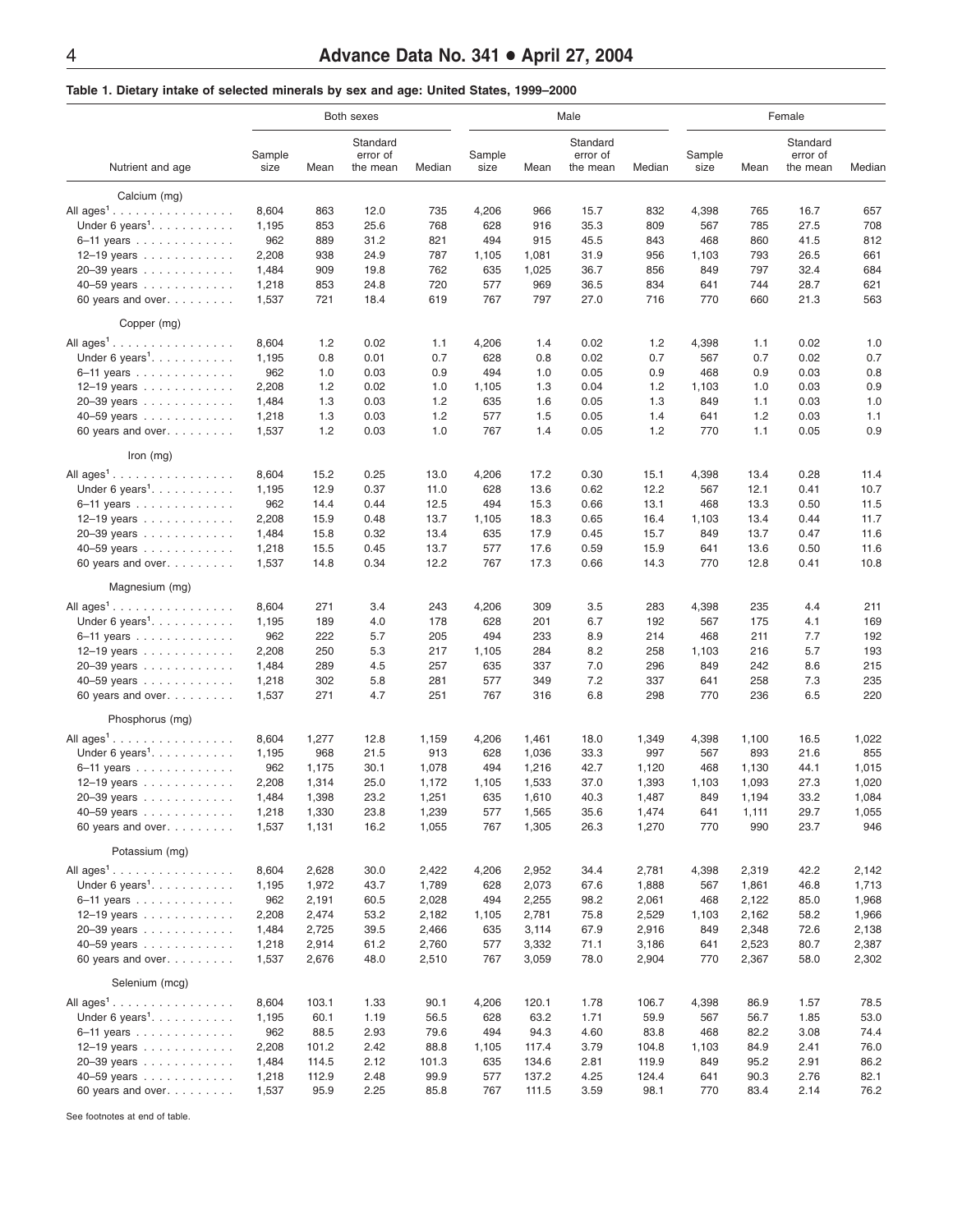| Nutrient and age                      | Both sexes     |       |                                  |        | Male           |       |                                  |        | Female         |       |                                  |        |
|---------------------------------------|----------------|-------|----------------------------------|--------|----------------|-------|----------------------------------|--------|----------------|-------|----------------------------------|--------|
|                                       | Sample<br>size | Mean  | Standard<br>error of<br>the mean | Median | Sample<br>size | Mean  | Standard<br>error of<br>the mean | Median | Sample<br>size | Mean  | Standard<br>error of<br>the mean | Median |
| Sodium (mg)                           |                |       |                                  |        |                |       |                                  |        |                |       |                                  |        |
| All ages <sup>1</sup>                 | 8,604          | 3,375 | 37.4                             | 3,017  | 4,206          | 3,877 | 60.5                             | 3,510  | 4,398          | 2,896 | 39.9                             | 2,644  |
| Under 6 years <sup>1</sup> . $\ldots$ | 1,195          | 2,114 | 55.3                             | 2,045  | 628            | 2,223 | 71.9                             | 2,206  | 567            | 1,995 | 71.6                             | 1,944  |
| $6-11$ years                          | 962            | 3,255 | 125.3                            | 2,971  | 494            | 3,500 | 217.1                            | 3,141  | 468            | 2,993 | 98.7                             | 2,783  |
| 12-19 years                           | 2,208          | 3,586 | 76.7                             | 3,120  | 1,105          | 4,124 | 125.8                            | 3,645  | 1,103          | 3,041 | 90.1                             | 2,737  |
| 20-39 years                           | 1,484          | 3,735 | 63.2                             | 3,385  | 635            | 4,329 | 102.7                            | 4,028  | 849            | 3,161 | 74.8                             | 2,871  |
| 40-59 years                           | 1,218          | 3,535 | 69.1                             | 3,268  | 577            | 4,132 | 112.0                            | 3,706  | 641            | 2,978 | 86.5                             | 2,809  |
| 60 years and over.                    | 1,537          | 2,940 | 57.7                             | 2,660  | 767            | 3,447 | 97.0                             | 3,250  | 770            | 2,532 | 67.1                             | 2,333  |
| $Zinc$ (mg)                           |                |       |                                  |        |                |       |                                  |        |                |       |                                  |        |
| All ages <sup>1</sup>                 | 8,604          | 11.4  | 0.16                             | 9.6    | 4,206          | 13.3  | 0.21                             | 11.5   | 4,398          | 9.7   | 0.21                             | 8.2    |
| Under 6 years <sup>1</sup> . $\ldots$ | 1,195          | 8.1   | 0.19                             | 7.3    | 628            | 8.4   | 0.28                             | 7.6    | 567            | 7.7   | 0.26                             | 7.0    |
| 6-11 years                            | 962            | 10.6  | 0.34                             | 9.1    | 494            | 11.0  | 0.50                             | 9.4    | 468            | 10.0  | 0.45                             | 8.8    |
| 12-19 years                           | 2,208          | 11.9  | 0.33                             | 10.3   | 1,105          | 14.3  | 0.50                             | 12.3   | 1,103          | 9.6   | 0.29                             | 8.4    |
| 20-39 years                           | 1,484          | 12.4  | 0.27                             | 10.4   | 635            | 14.8  | 0.49                             | 12.7   | 849            | 10.1  | 0.34                             | 8.5    |
| 40-59 years                           | 1,218          | 11.9  | 0.28                             | 10.5   | 577            | 13.9  | 0.39                             | 12.8   | 641            | 10.1  | 0.39                             | 8.4    |
| 60 years and over.                    | 1,537          | 10.6  | 0.36                             | 8.6    | 767            | 12.2  | 0.37                             | 10.6   | 770            | 9.3   | 0.59                             | 7.4    |

**Table 1. Dietary intake of selected minerals by sex and age: United States, 1999–2000—Con.**

1Excludes nursing infants and children.